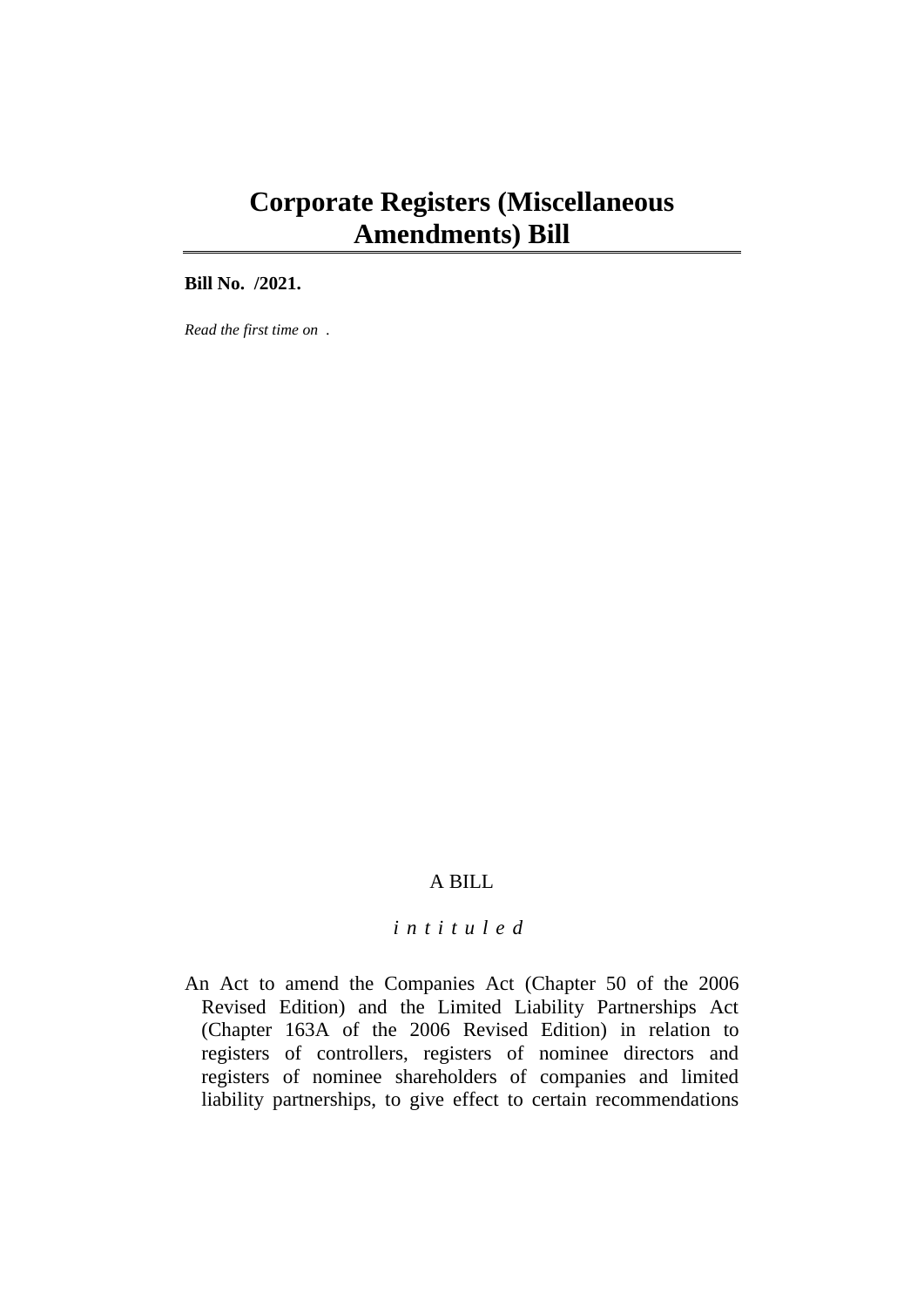relating to the prevention of money laundering and the financing of terrorism adopted by the intergovernmental body known as the Financial Action Task Force.

Be it enacted by the President with the advice and consent of the Parliament of Singapore, as follows: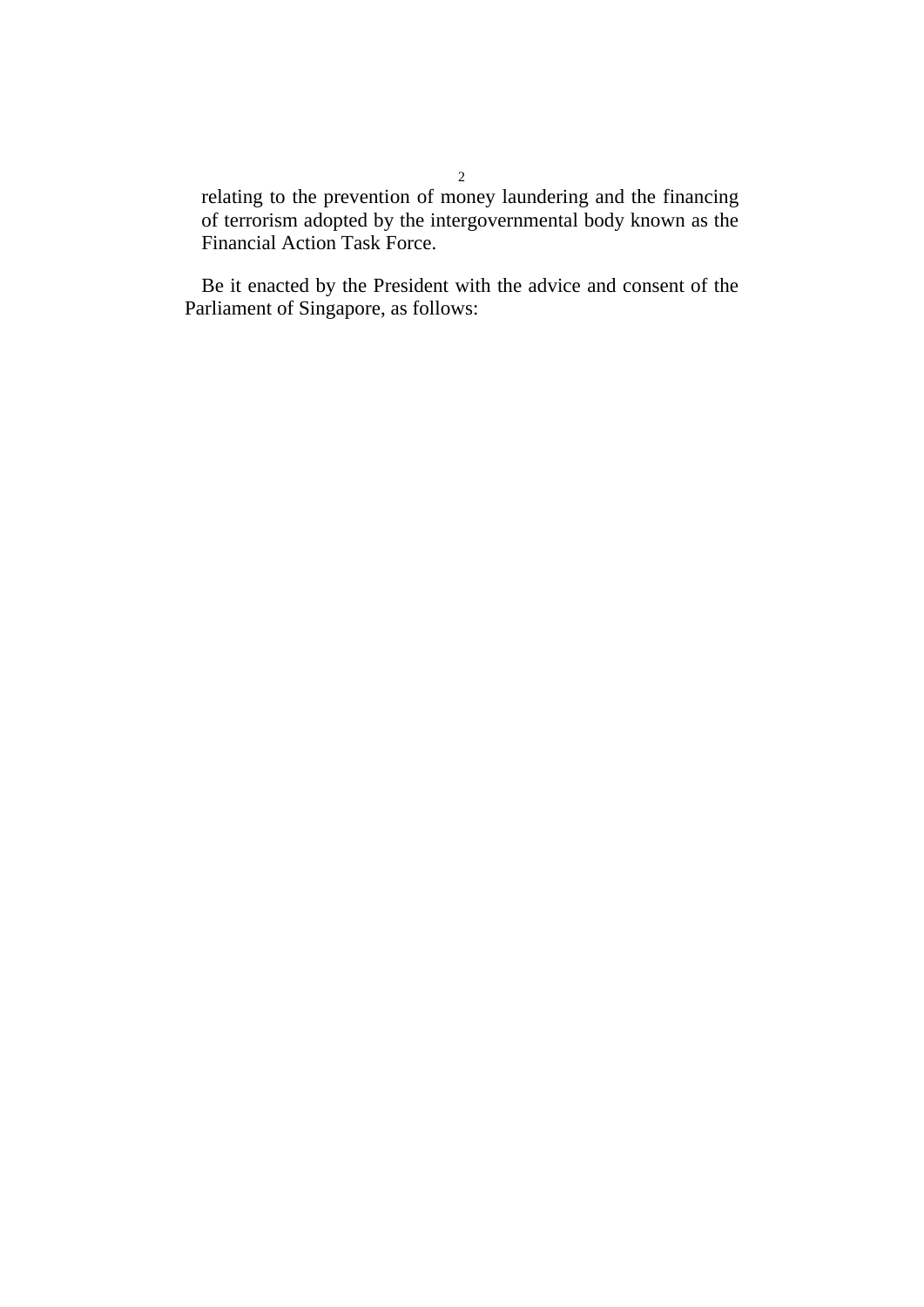#### **Short title and commencement**

**1.** This Act is the Corporate Registers (Miscellaneous Amendments) Act 2021 and comes into operation on a date that the Minister appoints by notification in the *Gazette*.

#### <sup>5</sup> **Amendment of Companies Act**

- **2.** The Companies Act (Cap. 50) is amended
	- (*a*) by inserting, immediately after subsection (3) of section 380, the following subsection:

"(4) If there is any change in the particulars mentioned <sup>10</sup> in subsection (1) contained in the register of members of a foreign company, the foreign company must, within 14 days after the change, update the register of members to reflect the change.";

- (*b*) by deleting the words "CONTROLLERS AND NOMINEE <sup>15</sup> DIRECTORS" in the Part heading of Part XIA and substituting the words "CONTROLLERS, NOMINEE DIRECTORS AND NOMINEE SHAREHOLDERS";
	- (*c*) by inserting, immediately after paragraph (*a*) of section 386AF(7), the following paragraph:
- <sup>20</sup> "(*aa*) contains the note and prescribed particulars required under section 386AFA(3), if applicable;";
- (*d*) by inserting, immediately after the word "particulars" in section 386AF(7)(*b*), the words "mentioned in <sup>25</sup> paragraph (*a*) or (*aa*)";
	- (*e*) by inserting, immediately after section 386AF, the following section:

#### "**Additional particulars**

**386AFA.**—(1) This section applies where a company <sup>30</sup> or foreign company knows, or has reasonable grounds to believe —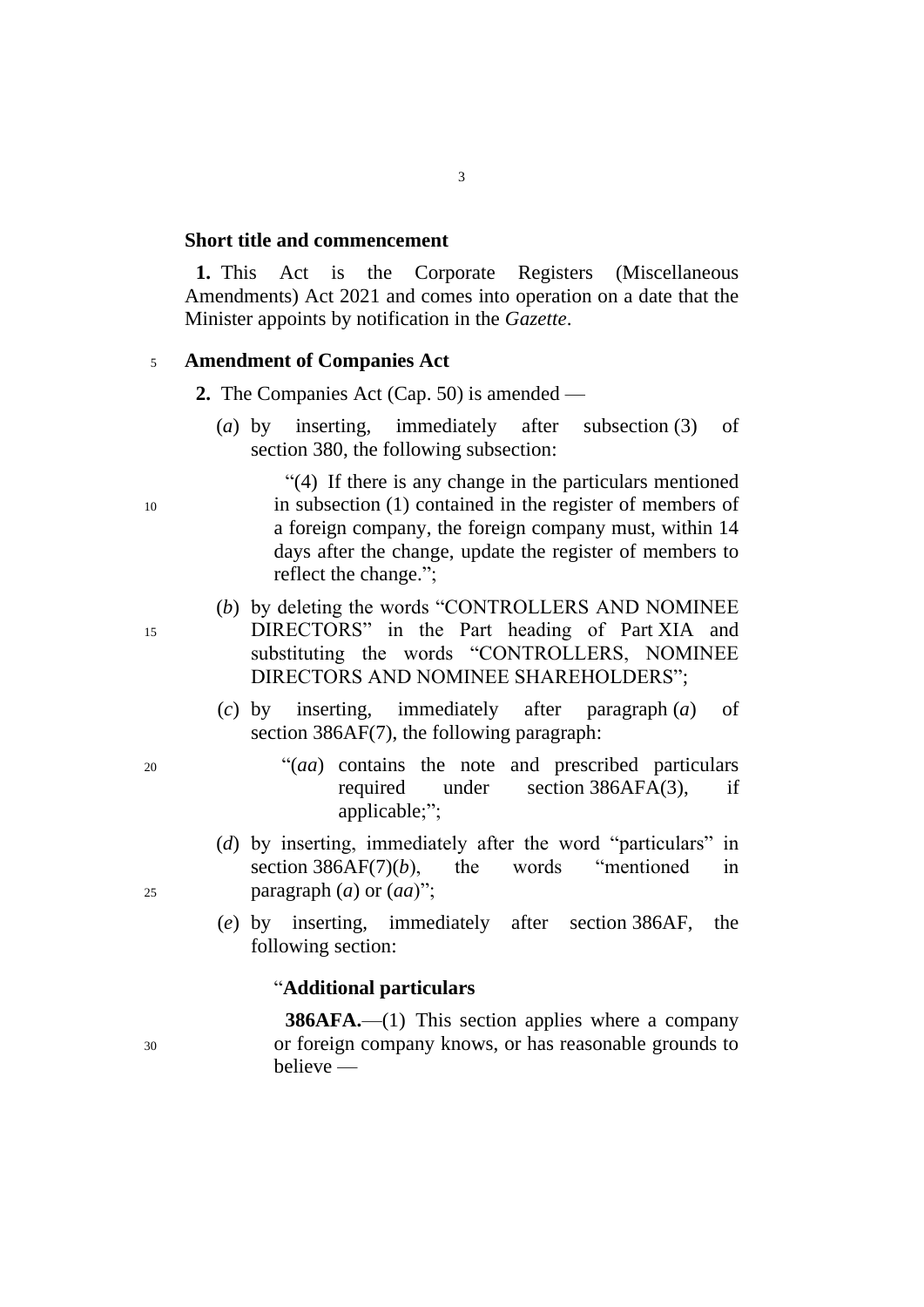- (*a*) that the company or foreign company has no registrable controller; or
- (*b*) that the company or foreign company has a registrable controller but has not been able to <sup>5</sup> identify the registrable controller.

(2) Where this section applies, each director with executive control and each chief executive officer of the company or foreign company is, subject to subsection (9), taken to be a registrable controller of the <sup>10</sup> company or foreign company for the purposes of this Part.

> (3) Where this section applies, the company or foreign company must enter the following in its register of controllers:

#### <sup>15</sup> (*a*) a note stating —

- (i) that the company or foreign company knows, or has reasonable grounds to believe (as the case may be) —
- (A) that the company or foreign <sup>20</sup> company has no registrable controller; or
- (B) that the company or foreign company has a registrable controller but has not been able to identify the <sup>25</sup> registrable controller; and
- (ii) that each director with executive control and each chief executive officer of the company or foreign company is taken to be a registrable controller of the company or <sup>30</sup> foreign company under subsection (2);
	- (*b*) the prescribed particulars of each director with executive control and each chief executive officer of the company or foreign company.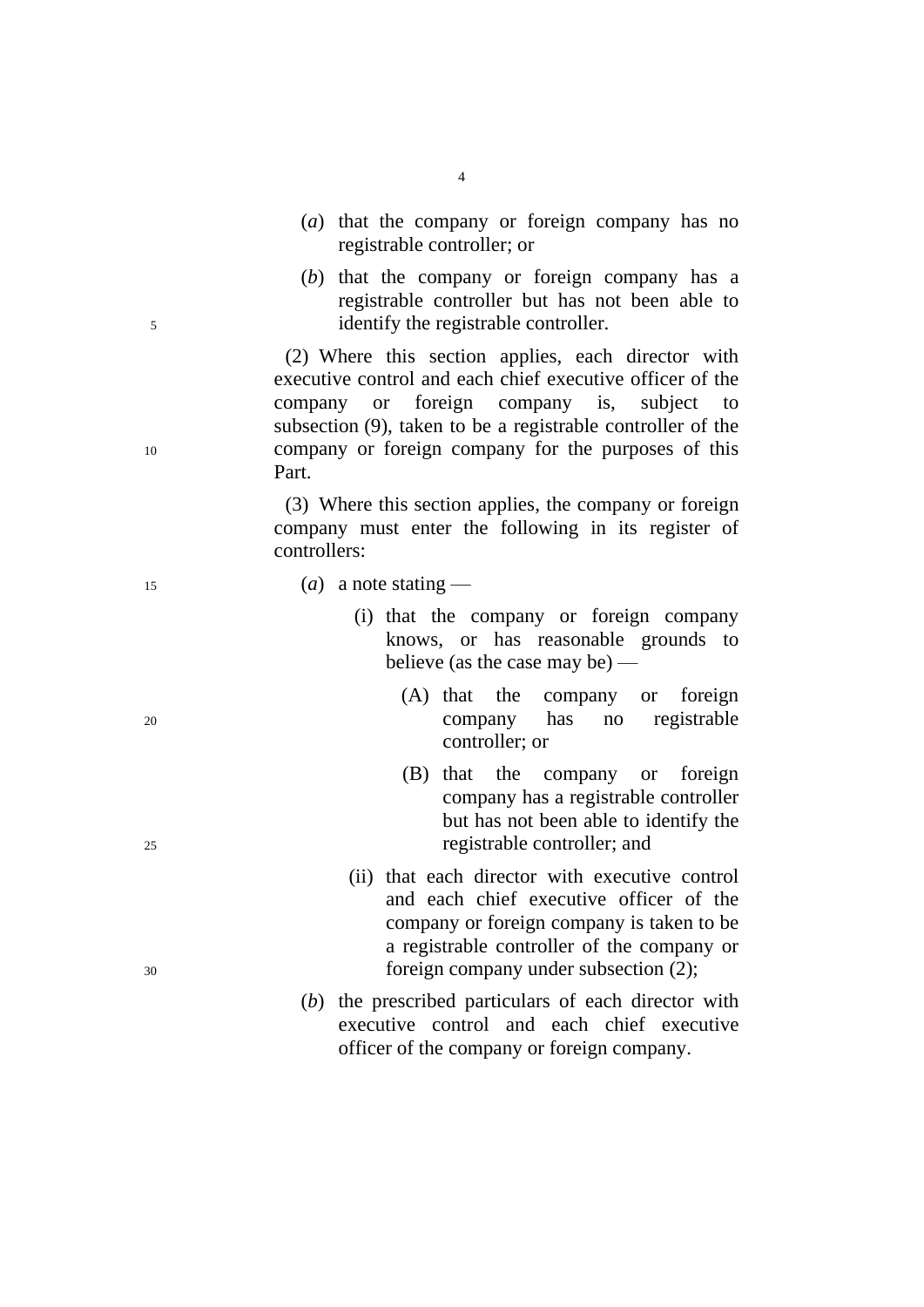(4) A company or foreign company must enter the matters mentioned in subsection (3) in its register of controllers within the prescribed period after —

- (*a*) (in the case of a company or foreign company <sup>5</sup> that knows, or has reasonable grounds to believe, that it has no registrable controller) the date on which the company or foreign company knows, or has reasonable grounds to believe that the company or foreign company has no registrable <sup>10</sup> controller; or
- (*b*) (in the case of a company or foreign company that knows, or has reasonable grounds to believe, that it has a registrable controller but has not been able to identify the registrable controller) <sup>15</sup> the date on which the company or foreign company, having taken the reasonable steps required by section 386AG(1), forms the opinion that it is unable to identify the registrable controller.

<sup>20</sup> (5) A company or foreign company must, within the prescribed period after the date on which the company or foreign company knows, or has reasonable grounds to believe, that any change to the particulars entered in its register of controllers under subsection (3)(*b*) has <sup>25</sup> occurred, update its register of controllers to reflect the change.

(6) If a company or foreign company mentioned in subsection (1) enters the particulars of a registrable controller in its register of controllers under <sup>30</sup> section 386AF(9), the company or foreign company must, at the same time, enter on its register of controllers a note stating —

(*a*) that each director with executive control and each chief executive officer of the company or <sup>35</sup> foreign company is no longer taken to be a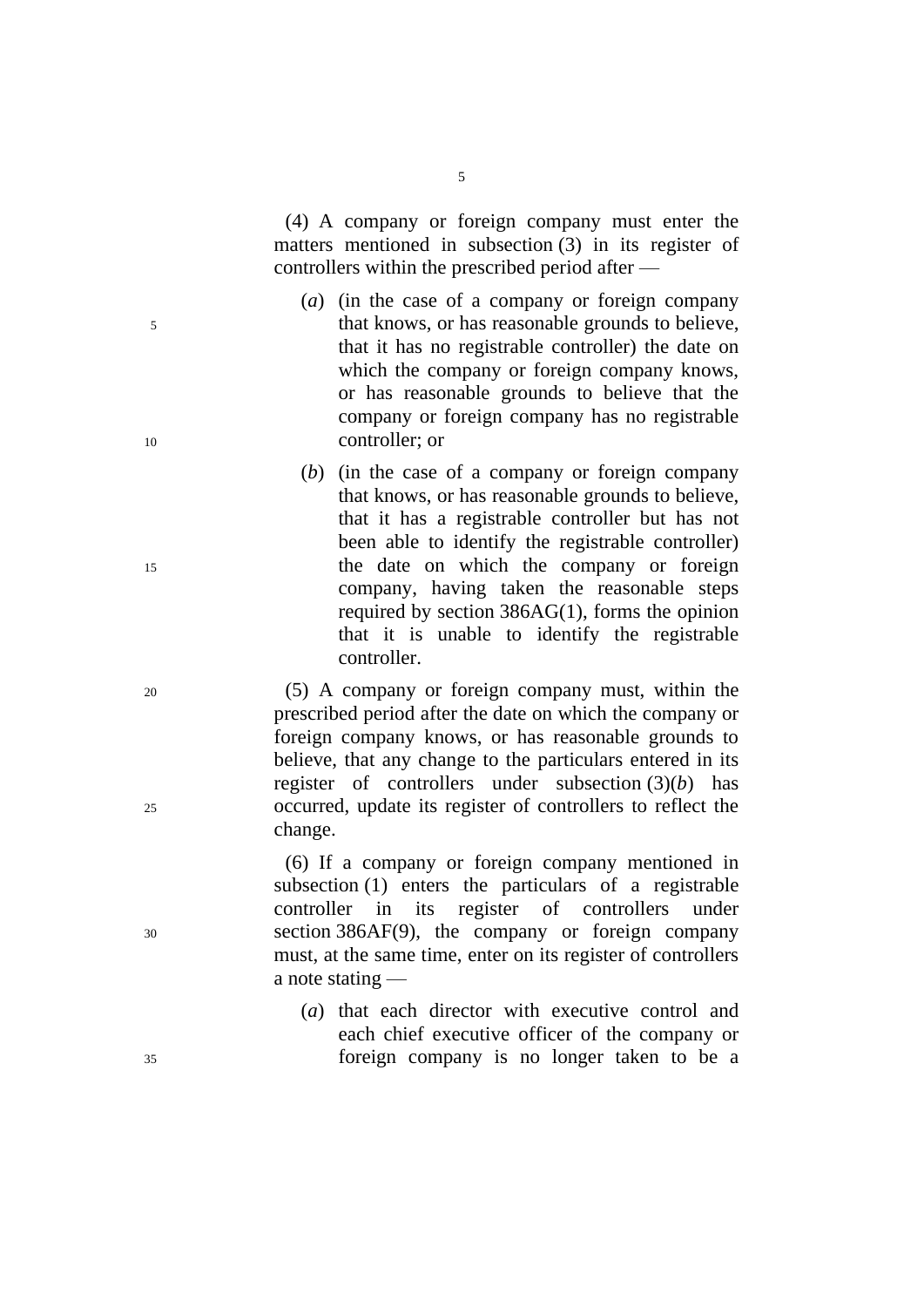registrable controller of the company or foreign company under subsection (2); and

(*b*) the date on which the particulars of the registrable controller were entered in its register <sup>5</sup> of controllers under section 386AF(9).

(7) If a company or foreign company fails to comply with subsection  $(3)$ ,  $(4)$ ,  $(5)$  or  $(6)$ , the company or foreign company, and every officer of the company or foreign company who is in default, shall each be guilty <sup>10</sup> of an offence and shall each be liable on conviction to a fine not exceeding \$5,000.

(8) In this section —

"chief executive officer" —

- (*a*) in relation to a company, has the meaning <sup>15</sup> given by section 4(1); and
- (*b*) in relation to a foreign company, has the meaning given by section 4(1), subject to the modification that each reference to a company is a reference to the foreign <sup>20</sup> company;

"director with executive control", in relation to a company or foreign company, means a director of the company or foreign company who exercises executive control over the daily or regular affairs <sup>25</sup> of the company or foreign company through a senior management position.

(9) Despite anything in this Part, a reference in section 386AF(9) or (10), 386AG(1) or (2), 386AH(1),  $386AI(1)$ ,  $386AI(1)$  or  $386AK(1)$  to a controller or a <sup>30</sup> registrable controller does not include a director or chief executive officer taken to be a registrable controller under subsection (2)*.*";

> (*f*) by inserting, immediately after section 386AK, the following section: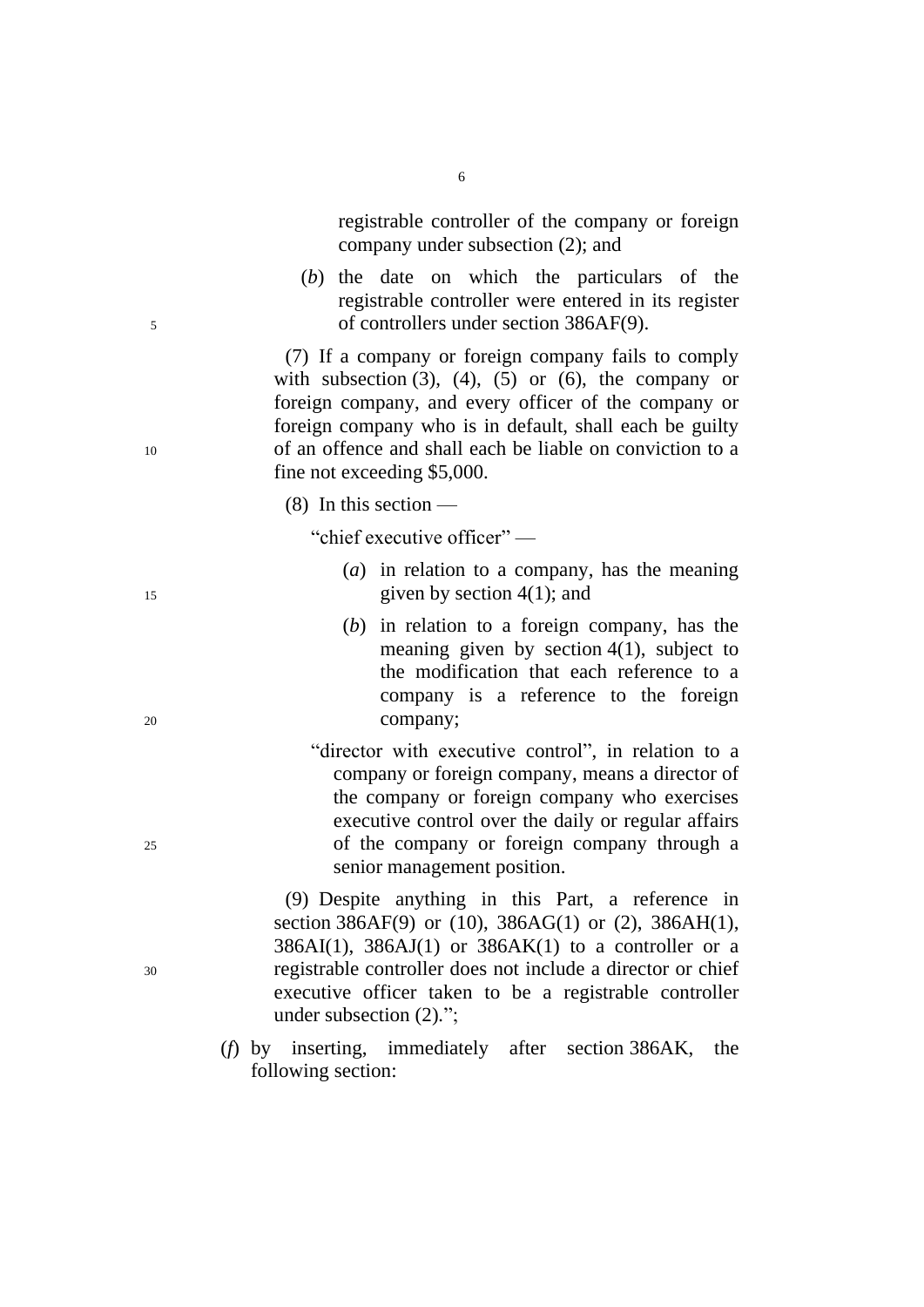#### "**Register of nominee directors**

**386AKA.**—(1) A company must keep a register of its directors who are nominees (called in this Part the register of nominee directors) in such form and at such <sup>5</sup> place as may be prescribed.

(2) Subject to section 386AM, a company must not disclose, or make available for inspection, the register of nominee directors or any particulars contained in the register of nominee directors to any member of the 10 public.

> (3) A company must, within 7 days after the company is informed of any fact and provided with any particulars mentioned in section 386AL(1) or (2), enter that fact and those particulars on its register of nominee directors.

<sup>15</sup> (4) A company must, within 7 days after the company is informed under section  $386AL(3)(a)$  that a director of the company has ceased to be a nominee, enter the following on the company's register of nominee directors:

- <sup>20</sup> (*a*) the fact that the director has ceased to be a nominee;
	- (*b*) the date on which the director ceased to be a nominee.

(5) A company must, within 7 days after the company  $25$  is informed under section  $386AL(3)(b)$  of any change to the particulars of a person for whom a director is a nominee, enter the following on the company's register of nominee directors:

- (*a*) the new particulars of that person;
- <sup>30</sup> (*b*) the date on which the particulars of that person changed.

(6) If a company fails to comply with subsection (1),  $(2)$ ,  $(3)$ ,  $(4)$  or  $(5)$ , the company, and every officer of the company who is in default, shall each be guilty of an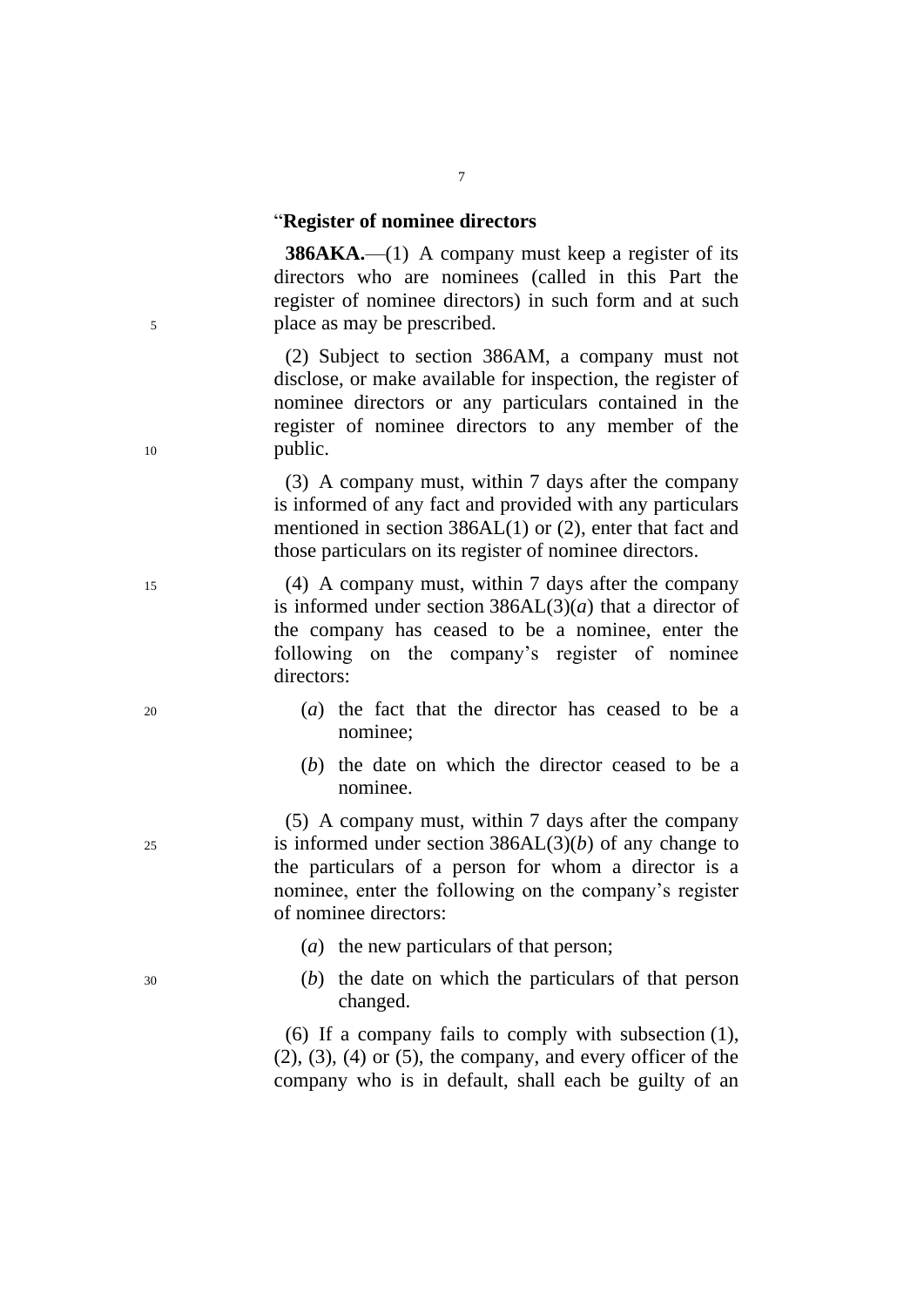8

offence and shall each be liable on conviction to a fine not exceeding \$5,000.";

- (*g*) by deleting subsections (4), (5) and (7) of section 386AL;
- (*h*) by inserting, immediately after the word "section" in <sup>5</sup> section 386AL(8), the words "and section 386AKA";
	- (*i*) by inserting, immediately after section 386AL, the following sections:

#### "**Register of nominee shareholders**

**386ALA.**—(1) A company or foreign company must <sup>10</sup> keep a register of its shareholders who are nominees (called in this Part the register of nominee shareholders) in the prescribed form and at the prescribed place.

(2) A company or foreign company must, within 7 days after the company or foreign company is informed <sup>15</sup> of any fact and provided with any particulars mentioned in section  $386ALB(1)$ ,  $(2)$ ,  $(3)$  or  $(4)$ , enter that fact and those particulars on its register of nominee shareholders:

(3) A company or foreign company must, within 7 days after the company or foreign company is informed <sup>20</sup> under section 386ALB(5)(*a*) that a shareholder of the company or foreign company has ceased to be a nominee, enter the following on its register of nominee shareholders:

- (*a*) the fact that the shareholder has ceased to be a <sup>25</sup> nominee;
	- (*b*) the date on which the shareholder ceased to be a nominee.

(4) A company or foreign company must, within 7 days after the company or foreign company is informed <sup>30</sup> under section 386ALB(5)(*b*) of any change to the particulars of a person for whom a shareholder is a nominee, enter the following on its register of nominee shareholders: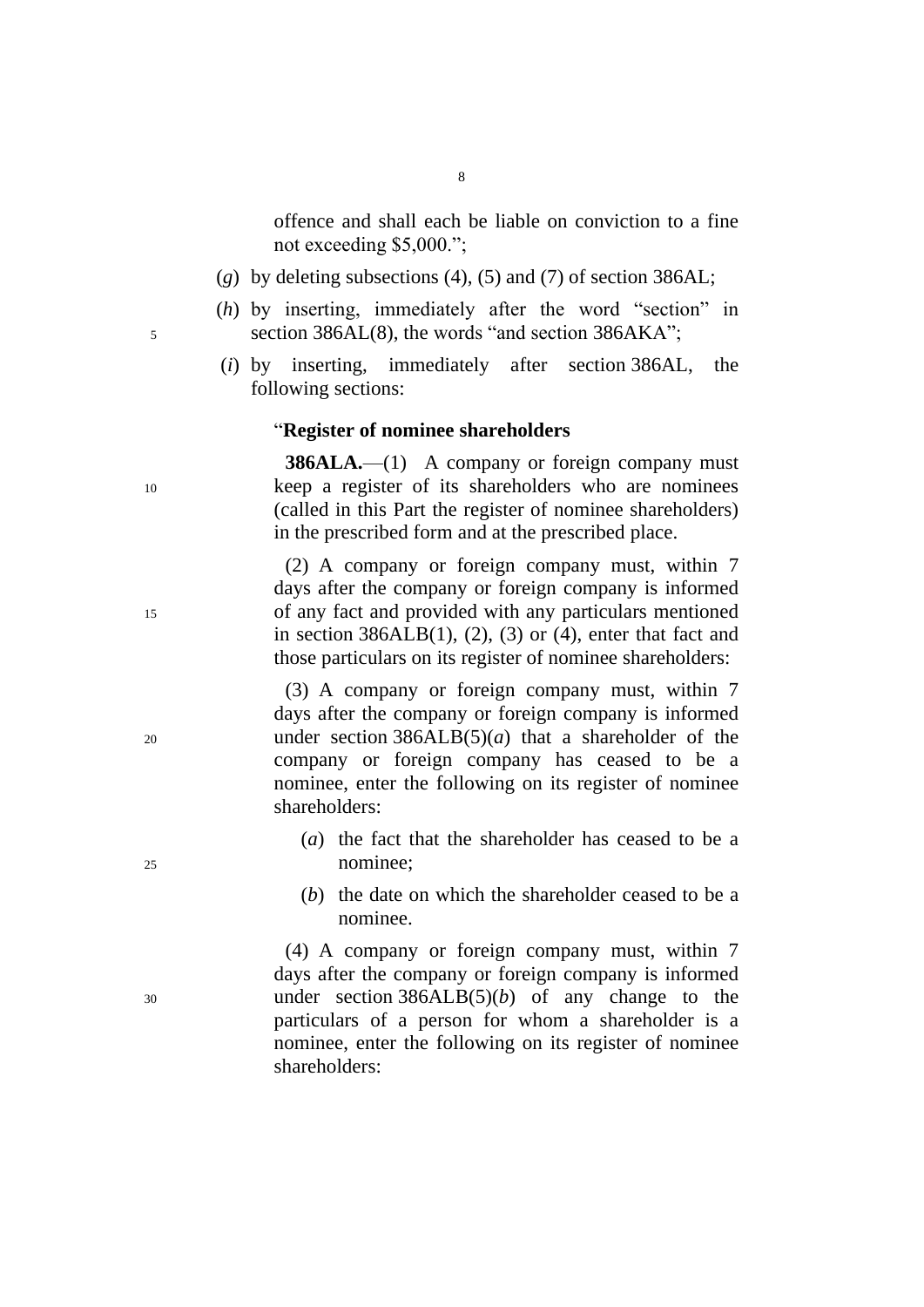- (*a*) the new particulars of that person;
- (*b*) the date on which the particulars of that person changed.

(5) Subject to section 386AM, a company or foreign <sup>5</sup> company must not disclose, or make available for inspection, the register of nominee shareholders or any particulars contained in the register of nominee shareholders to any member of the public.

(6) If a company or foreign company fails to comply 10 with subsection  $(1)$ ,  $(2)$ ,  $(3)$ ,  $(4)$  or  $(5)$ , the company or foreign company, and every officer of the company or foreign company who is in default, shall each be guilty of an offence and shall each be liable on conviction to a fine not exceeding \$5,000.

## <sup>15</sup> **Nominee shareholders**

**386ALB.**—(1) A shareholder of a company incorporated on or after the appointed day —

- (*a*) who is a nominee must inform the company of that fact and provide such prescribed particulars <sup>20</sup> of the person for whom the shareholder is a nominee within 30 days after the date of incorporation; and
- (*b*) who becomes a nominee must inform the company of that fact and provide such prescribed <sup>25</sup> particulars of the person for whom the shareholder is a nominee within 30 days after the date on which the shareholder becomes a nominee.

(2) A shareholder of a company incorporated before <sup>30</sup> the appointed day —

> (*a*) who is a nominee must inform the company of that fact and provide such prescribed particulars of the person for whom the shareholder is a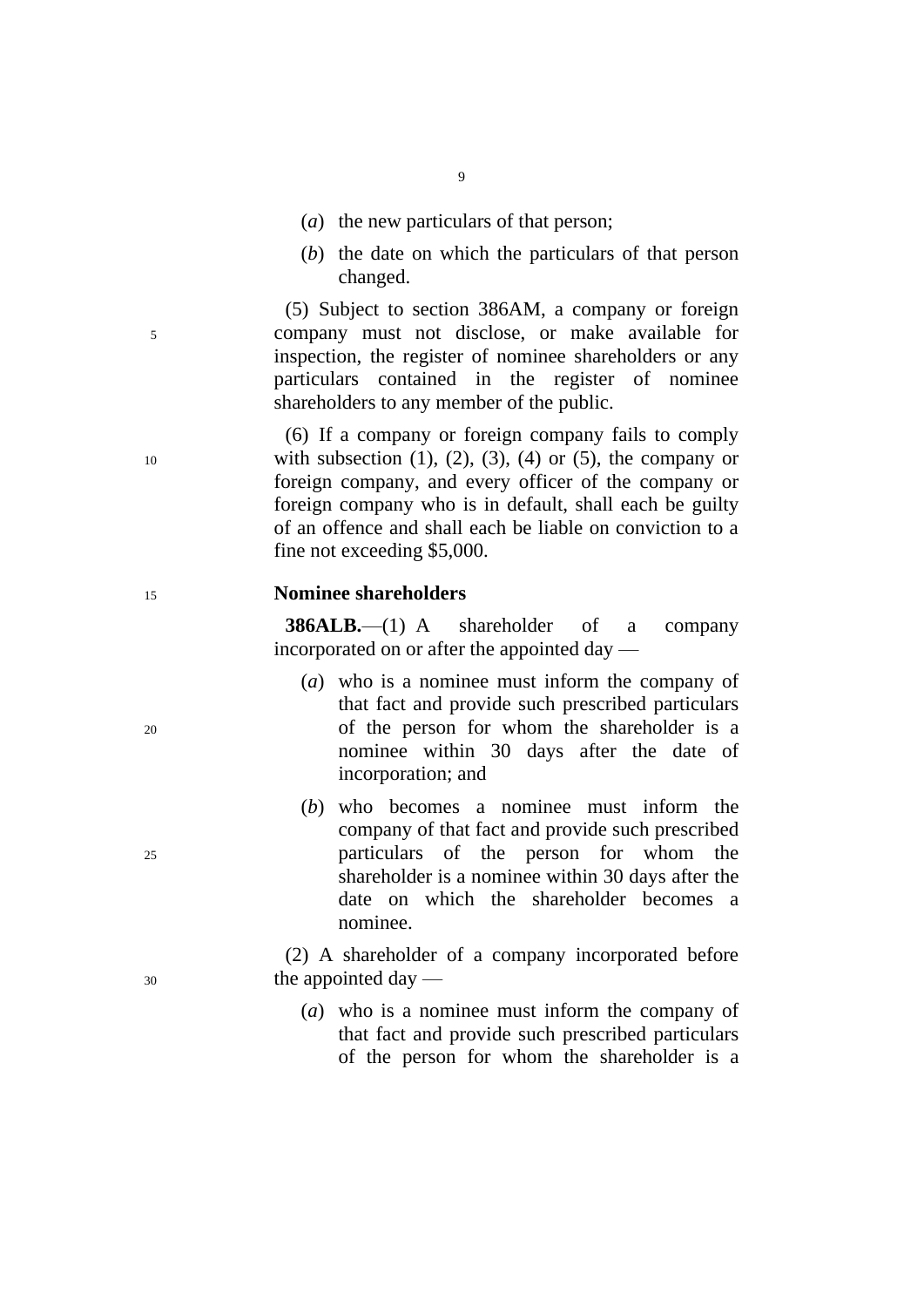nominee within 60 days after the appointed day; and

(*b*) who becomes a nominee must inform the company of that fact and provide such prescribed <sup>5</sup> particulars of the person for whom the shareholder is a nominee within 30 days after the date on which the shareholder becomes a nominee.

(3) A shareholder of a foreign company registered <sup>10</sup> under Division 2 of Part XI on or after the appointed  $d$ av —

- (*a*) who is a nominee must inform the foreign company of that fact and provide such prescribed particulars of the person for whom the <sup>15</sup> shareholder is a nominee within 30 days after the date of registration; and
- (*b*) who becomes a nominee must inform the foreign company of that fact and provide such prescribed particulars of the person for whom the <sup>20</sup> shareholder is a nominee within 30 days after the date on which the shareholder becomes a nominee.

(4) A shareholder of a foreign company registered under Division 2 of Part XI before the appointed day —

- <sup>25</sup> (*a*) who is a nominee must inform the foreign company of that fact and provide such prescribed particulars of the person for whom the shareholder is a nominee within 60 days after the appointed day; and
- <sup>30</sup> (*b*) who becomes a nominee must inform the foreign company of that fact and provide such prescribed particulars of the person for whom the shareholder is a nominee within 30 days after the date on which the shareholder becomes a <sup>35</sup> nominee.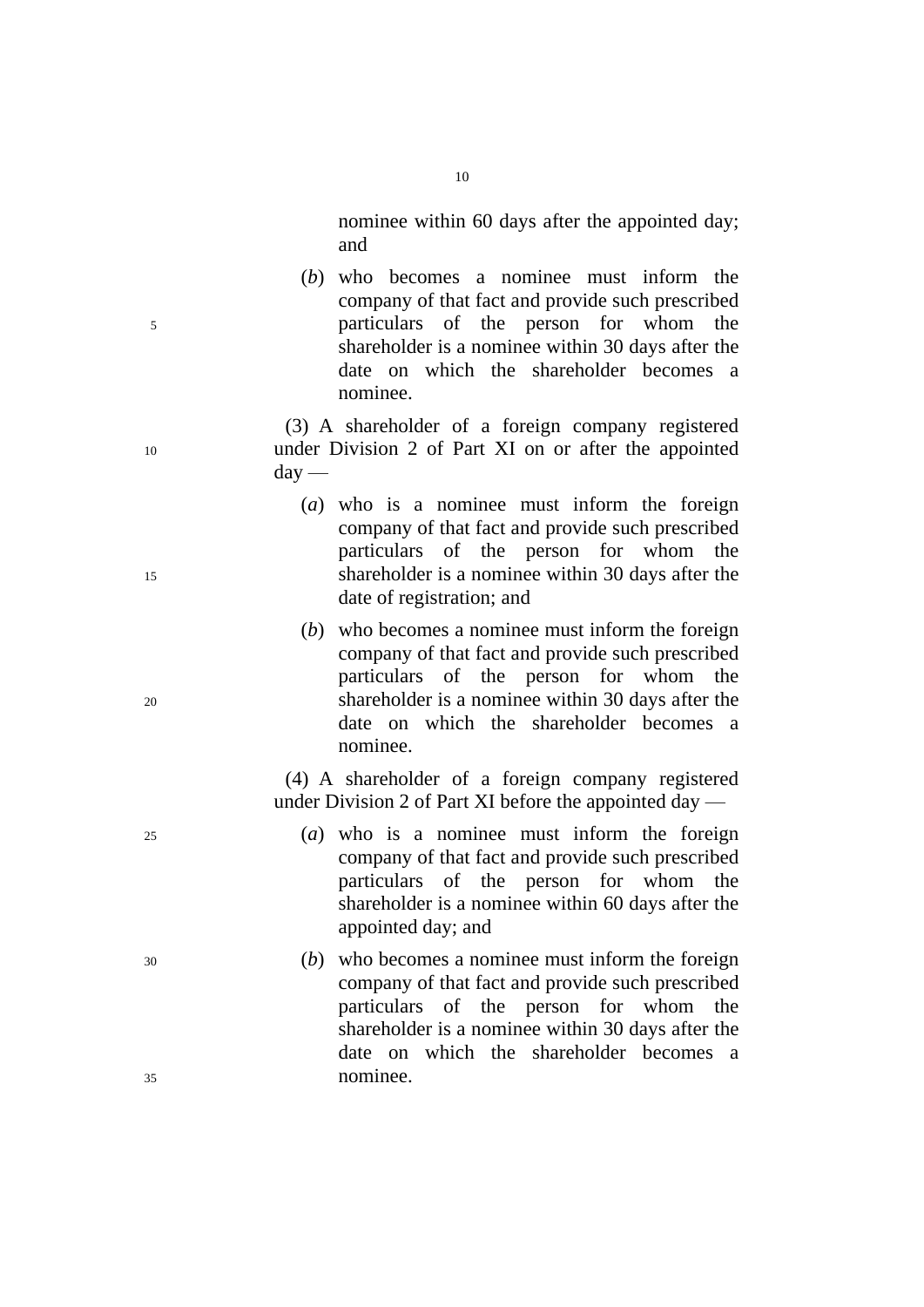(5) A shareholder of a company or foreign company mentioned in subsection  $(1)$ ,  $(2)$ ,  $(3)$  or  $(4)$  must —

- (*a*) within 30 days after the shareholder ceases to be a nominee, inform the company or foreign <sup>5</sup> company of the fact that the shareholder has ceased to be a nominee; and
- (*b*) within 30 days after any change to the particulars provided to the company or foreign company under subsection  $(1)$ ,  $(2)$ ,  $(3)$  or  $(4)$ , inform the <sup>10</sup> company or foreign company of the change.

(6) If a shareholder fails to comply with subsection (1),  $(2)$ ,  $(3)$ ,  $(4)$  or  $(5)$ , the shareholder shall be guilty of an offence and shall be liable on conviction to a fine not exceeding \$5,000.

<sup>15</sup> (7) In this section and section 386ALA, a shareholder of a company or foreign company is a nominee if the shareholder —

- (*a*) is accustomed or under an obligation whether formal or informal to vote, in respect of shares in <sup>20</sup> the company or foreign company of which the shareholder is the registered holder, in accordance with the directions, instructions or wishes of any other person; and
- (*b*) receives dividends, in respect of shares in the <sup>25</sup> company of which the shareholder or foreign company is the registered holder, on behalf of any other person.
	- (8) In this section and section  $386ALA$  —
- "appointed day" means the date of commencement <sup>30</sup> of section 2(*i*) of the Corporate Registers (Miscellaneous Amendments) Act 2021;
	- "company" means a company having a share capital;
	- "foreign company" means a foreign company having a share capital;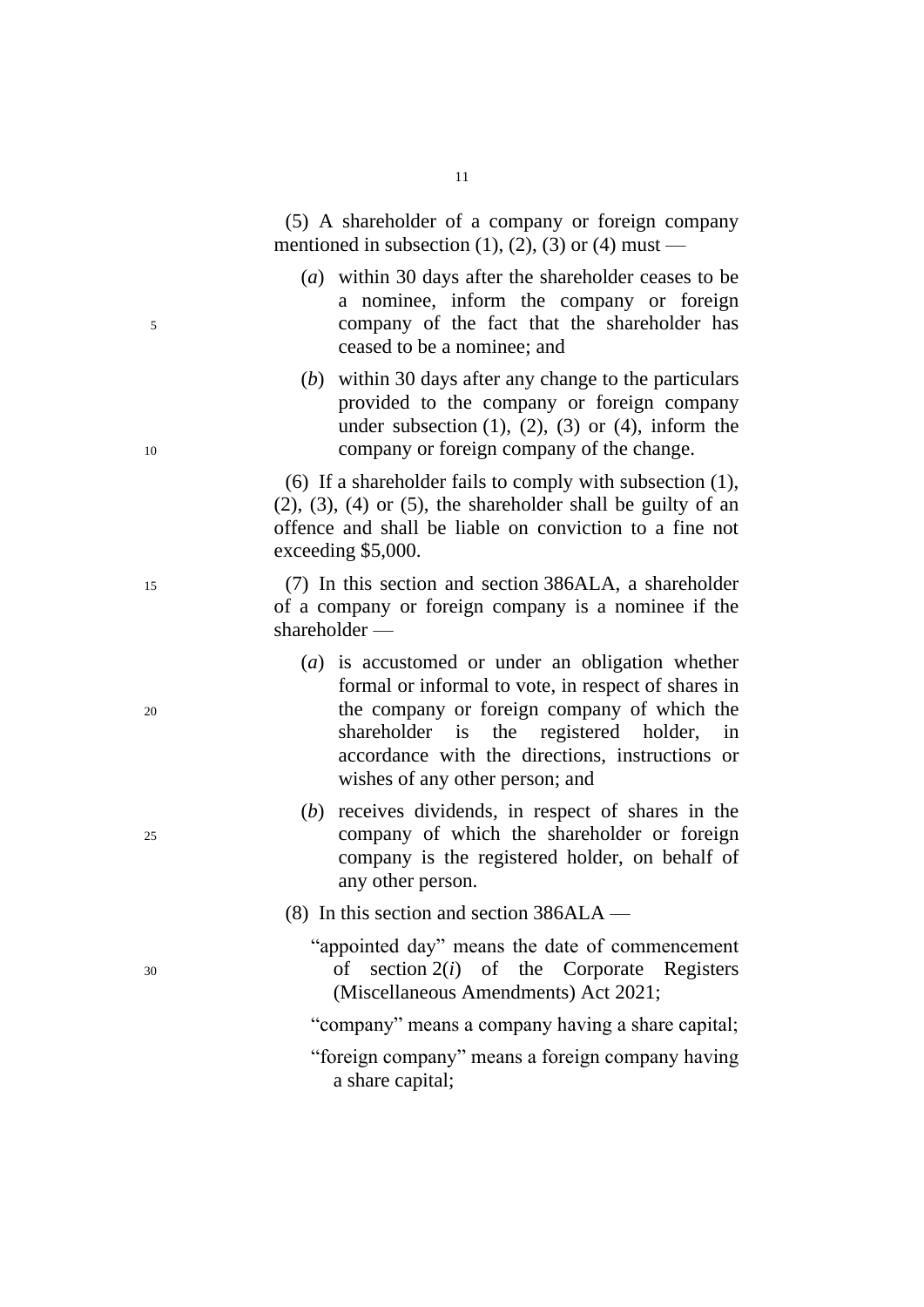- "shareholder", in relation to a company or foreign company, means a person who is registered on the register of members of the company or foreign company as a holder of shares in the <sup>5</sup> company or foreign company.";
	- (*j*) by inserting, immediately after the word "directors" in section  $386AM(1)(a)$ , the words ", its register of nominee shareholders";
- (*k*) by inserting, immediately after the words "section 386AF" 10 in section  $386AN(2)(b)(i)$ , the words "(including the matters mentioned in section 386AFA(3))":
	- (*l*) by deleting subsection (3) of section 386AN and substituting the following subsection:

"(3) Where the Registrar requires a company or foreign <sup>15</sup> company to lodge with the Registrar the particulars, matters and updates mentioned in subsection  $(2)(b)$ , the company or foreign company must lodge the particulars, matters and updates in the prescribed manner and within the prescribed time."; and

20 (*m*) by deleting the words " $(2)(b)$  or" in section 386AN(4).

## **Amendment of Limited Liability Partnerships Act**

**3.** The Limited Liability Partnerships Act (Cap. 163A) is amended —

- (*a*) by inserting, immediately after paragraph (*a*) of  $25$  section 32F(4), the following paragraph:
	- "(*aa*) contains the note and prescribed particulars required under section 32FA(1), if applicable;";
- (*b*) by inserting, immediately after the word "particulars" in section 32F(4)(*b*), the words "mentioned in paragraph (*a*) <sup>30</sup> or (*aa*)";
	- (*c*) by inserting, immediately after section 32F, the following section: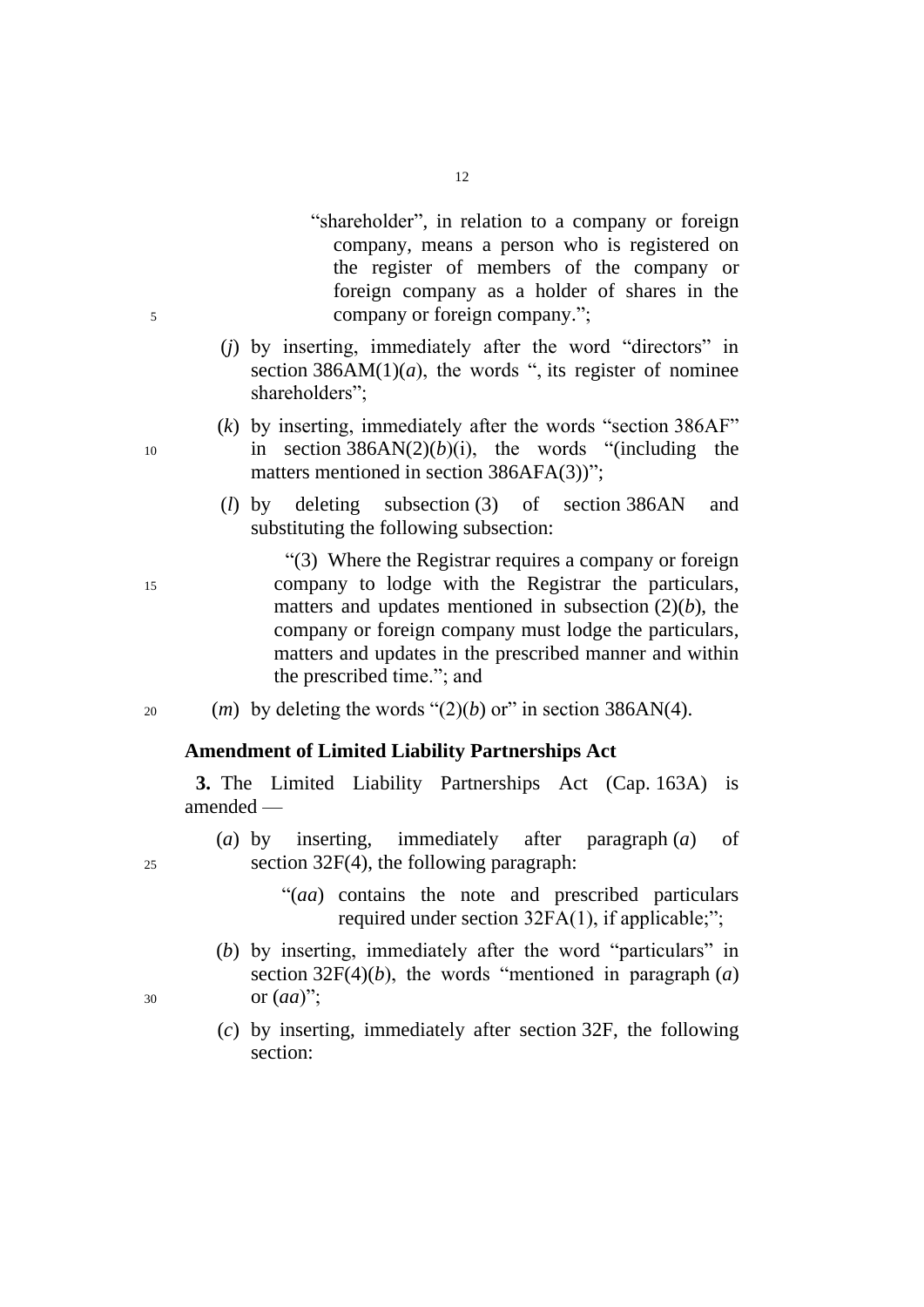## **"Additional particulars**

**32FA.**—(1) This section applies where a limited liability partnership knows, or has reasonable grounds to believe —

- <sup>5</sup> (*a*) that the limited liability partnership has no registrable controller; or
	- (*b*) that the limited liability partnership has a registrable controller but has not been able to identify the registrable controller.

<sup>10</sup> (2) Where this section applies, each partner with executive control of the limited liability partnership is, subject to subsection (9), taken to be a registrable controller of the limited liability partnership for the purposes of this Part.

- <sup>15</sup> (3) Where this section applies, the limited liability partnership must enter the following in its register of controllers:
	- (*a*) a note stating —
- (i) that the limited liability partnership knows, <sup>20</sup> or has reasonable grounds to believe (as the case may be) —
	- (A) that the limited liability partnership has no registrable controller; or
- (B) that the limited liability partnership <sup>25</sup> has a registrable controller but has not been able to identify the registrable controller;
- (ii) that each partner with executive control of the limited liability partnership is taken to <sup>30</sup> be a registrable controller of the limited liability partnership under subsection (2);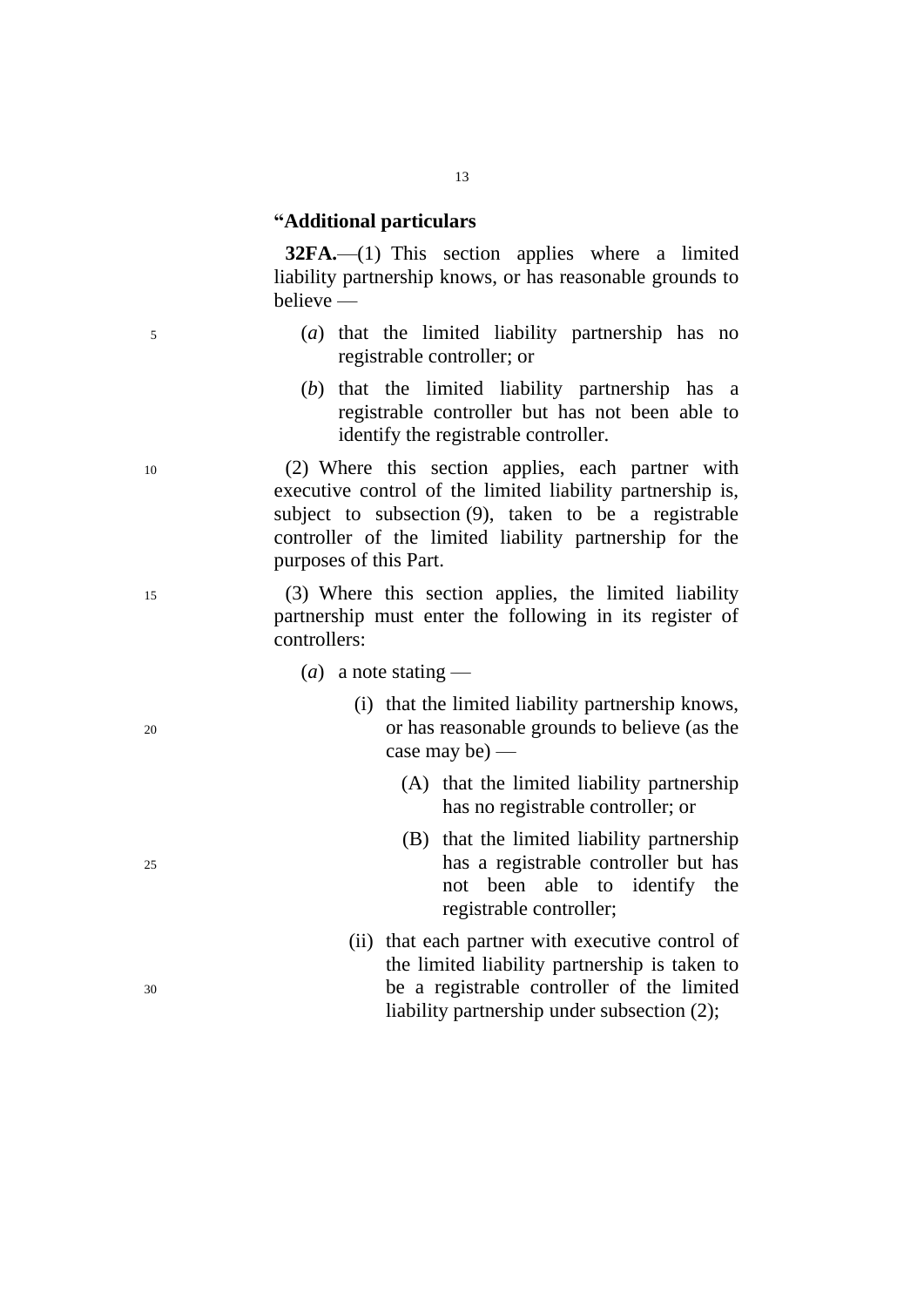(*b*) the prescribed particulars of each partner with executive control of the limited liability partnership.

(4) A limited liability partnership must enter the <sup>5</sup> matters mentioned in subsection (3) in its register of controllers within the prescribed period after —

- (*a*) (in the case of a limited liability partnership that knows, or has reasonable grounds to believe, that it has no registrable controller) the date on which <sup>10</sup> the limited liability partnership knows, or has reasonable grounds to believe that the limited liability partnership has no registrable controller; or
- (*b*) (in the case of a limited liability partnership that <sup>15</sup> knows, or has reasonable grounds to believe, that it has a registrable controller but has not been able to identify the registrable controller) the date on which the limited liability partnership, having taken the reasonable steps required by  $20$  section 32G(1), forms the opinion that it is unable to identify the registrable controller.

(5) A limited liability partnership must, within the prescribed period after the date on which the limited liability partnership knows, or has reasonable grounds to <sup>25</sup> believe, that any change to the particulars entered in its register of controllers under subsection (3)(*b*) has occurred, update its register of controllers to reflect the change.

(6) If a limited liability partnership mentioned in <sup>30</sup> subsection (1) enters the particulars of a registrable controller in its register of controllers under section 32F(6), the limited liability partnership must, at the same time, enter on its register of controllers a note stating —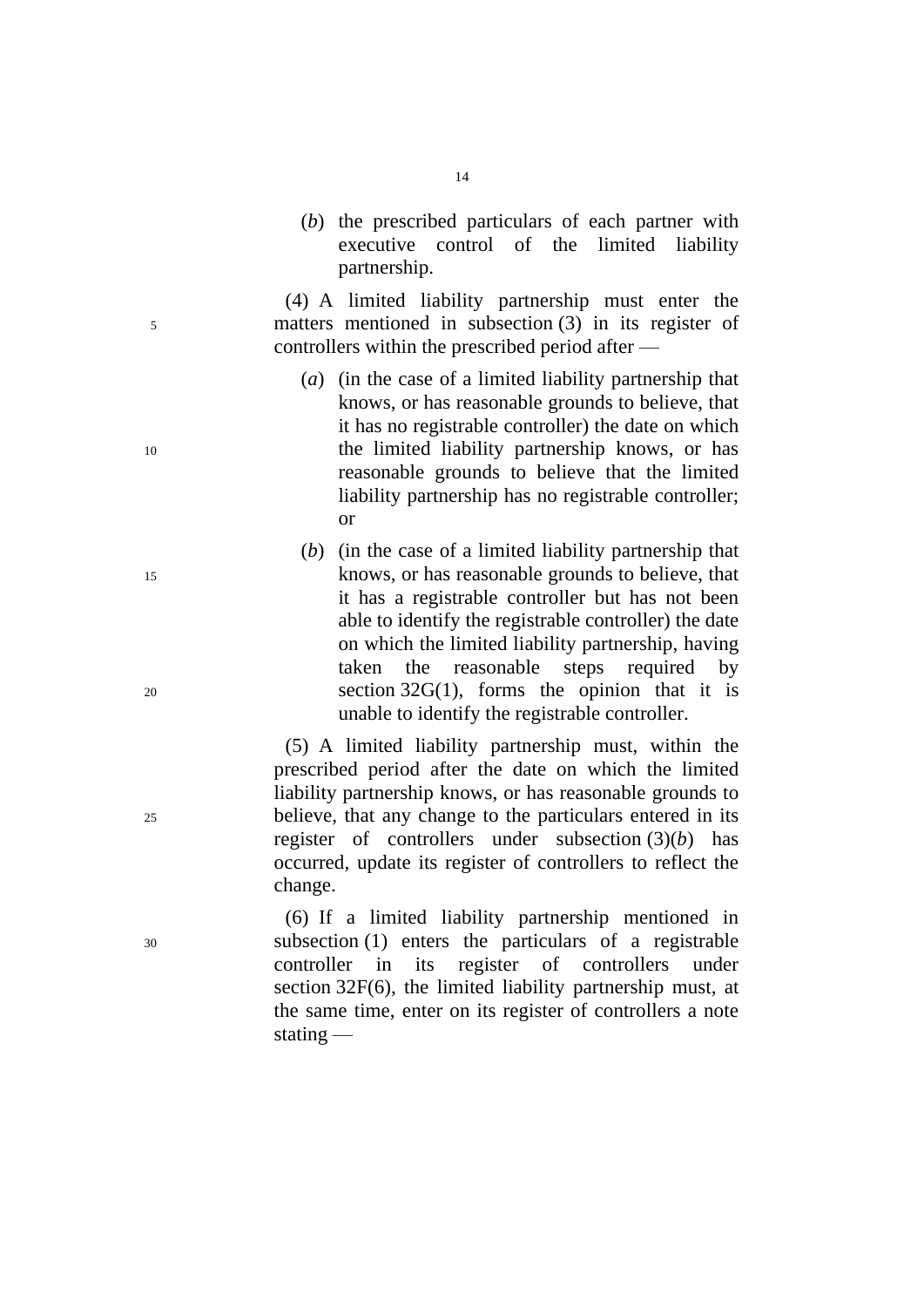- (*a*) that each partner with executive control of the limited liability partnership is no longer taken to be a registrable controller of the limited liability partnership under subsection (2); and
- <sup>5</sup> (*b*) the date on which the particulars of the registrable controller were entered in its register of controllers under section 32F(6).

(7) If a limited liability partnership fails to comply with subsection  $(3)$ ,  $(4)$ ,  $(5)$  or  $(6)$ , the limited liability <sup>10</sup> partnership, and every partner of the limited liability partnership who is in default, shall each be guilty of an offence and shall each be liable on conviction to a fine not exceeding \$5,000.

(8) In this section, "partner with executive control", in <sup>15</sup> relation to a limited liability partnership, means a partner of the limited liability partnership who exercises executive control over the daily or regular affairs of the limited liability partnership through a senior management position.

<sup>20</sup> (9) Despite anything in this Part, a reference in section 32F(6) or (7),  $32G(1)$  or (2),  $32H(1)$ ,  $32I(1)$ ,  $32J(1)$  or  $32K(1)$  to a controller or a registrable controller does not include a partner taken to be a registrable controller under subsection (2)*.*";

- <sup>25</sup> (*d*) by inserting, immediately after the words "section 32F" in section  $32M(2)(b)(i)$ , the words "(including the matters mentioned in section 32FA(3))";
	- (*e*) by deleting subsection (3) of section 32M and substituting the following subsection:

<sup>30</sup> "(3) Where the Registrar requires a limited liability partnership to lodge with the Registrar the particulars, matters and updates mentioned in subsection (2)(*b*), the limited liability partnership must lodge the particulars, matters and updates in the prescribed manner and within <sup>35</sup> the prescribed time."; and